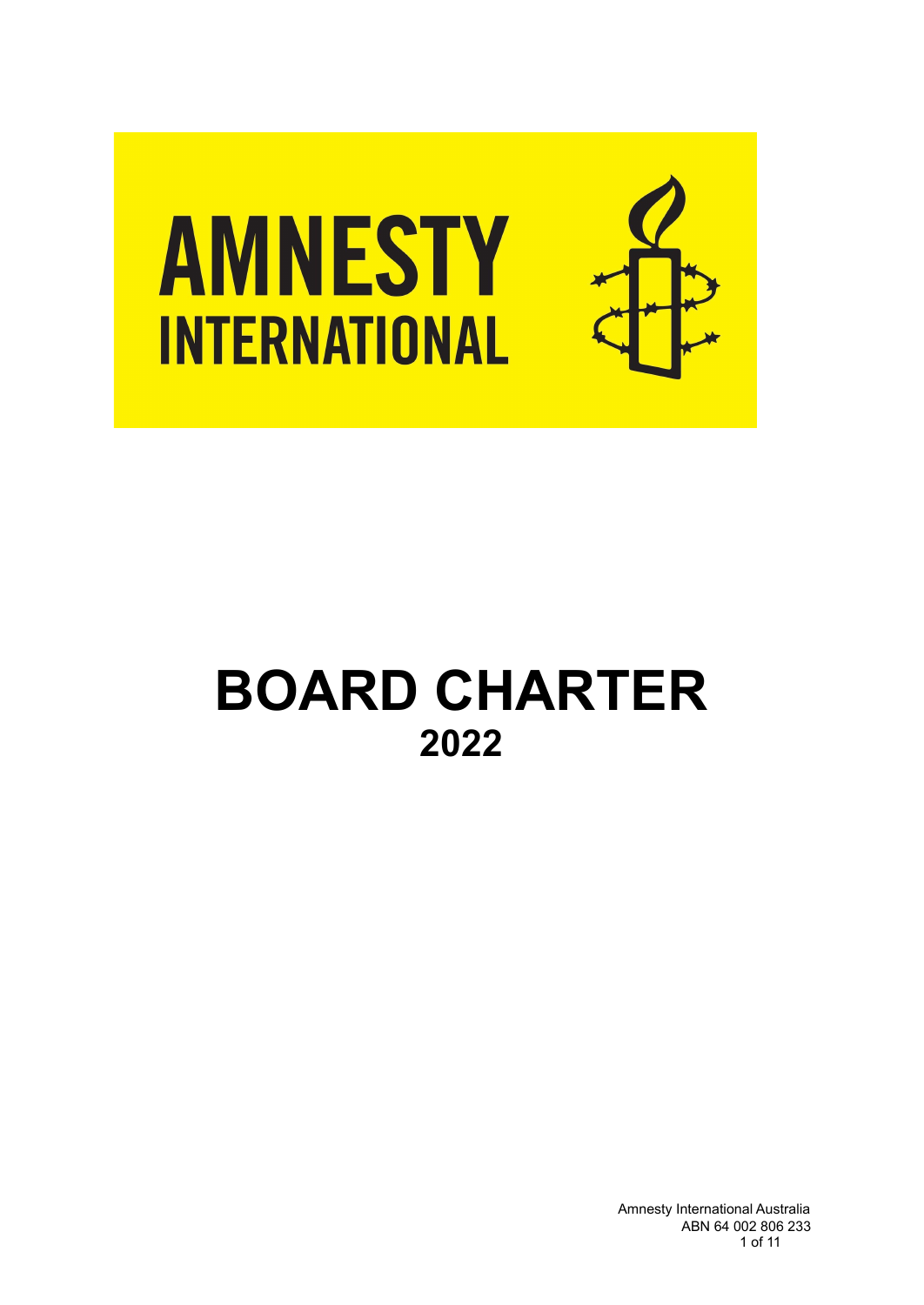#### **1. PURPOSE**

a) This Board Charter (Charter) sets out the role, responsibilities, structure and processes of Amnesty International Australia's (AIA's) National Board (National Board).

# **2. ROLE AND RESPONSIBILITIES**

- a) The role of the National Board is to provide leadership and strategic guidance for AIA while overseeing the effective performance of the organisation, which includes the appointment of the National Director. In undertaking these roles, the National Board plays a critical role in supporting AIA's movement of people who campaign courageously for human rights for everyone.
- b) The National Board has six main functions:
	- i. leadership and stewardship of the organisation;
	- ii. promoting and ensuring the effective performance of the organisation;
	- iii. setting and assessing the objectives and standards by which the organisation is governed;
	- iv. monitoring the financial, ethical, legal and regulatory performance of the organisation;
	- v. appointing the National Director and holding them accountable for the organisation's performance; and
	- vi. providing links and leadership within the Amnesty International movement.
- c) The National Board is responsible for the leadership of the organisation. This includes the following elements.
	- i. Vision and Strategy
		- a) Articulating and safeguarding the organisation's values, vision, mission and strategies.
		- b) Participating in the development of strategic plans and ordering the strategic priorities.
	- ii. Governance and Risk Management
		- a) Ensuring that the organisation has appropriate governance structures in place, including standards of ethical behaviour, and promoting a culture of corporate and social responsibility.
		- b) Establishing such committees, policies and procedures as will facilitate the more effective discharge of the National Board's roles and responsibilities.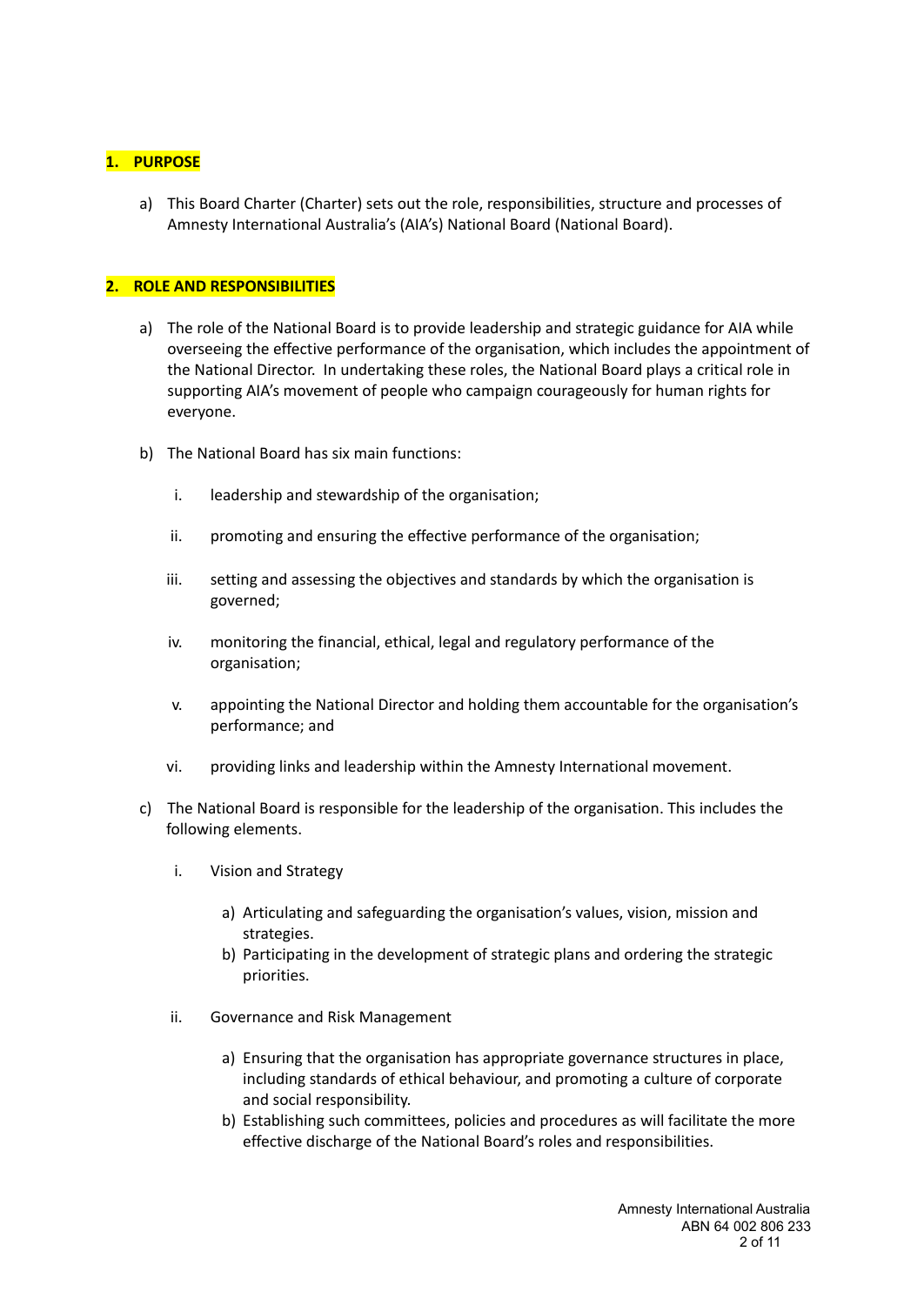- c) Monitoring and reviewing the performance of the National Director against agreed performance indicators.
- d) Approving budgets to ensure they achieve the strategic goals.
- e) Adhering to full and frank disclosure of all financial matters pertaining to the operations of AIA and in keeping with our obligations under applicable Commonwealth legislation.
- f) Ensuring that all significant risks are identified, assessed and appropriately managed.
- g) Considering and approving AIA's risk management framework for managing financial and non-financial risks.
- h) Approving relevant policies and frameworks.
- i) Assessing and determining whether to accept risks beyond the approval discretion provided to management.
- j) Providing oversight and monitoring of Workplace, Health and Safety issues.
- k) Acknowledging that confidential information received in the course of exercising our duties remains the property of AIA and it is improper to disclose it, or allow it to be disclosed, unless that disclosure has been authorised by AIA, or the person who provided the information, or is required by law.
- iii. Representation and Communication
	- a) Providing maximum transparency about the National Board's decision-making processes.
	- b) Facilitating membership participation in the affairs of the organisation, including involvement in setting the strategic direction for AIA.
	- c) Providing an avenue for regional representation between Annual General Meetings and other General Meetings.
	- d) Maintaining open lines of communication and promulgating through the organisation, and with external stakeholders, the values, vision, mission and strategies.
	- e) Providing regular progress reports to our constituents through our meetings with our regional teams and by way of the Annual Report.
	- f) Listening to stakeholders, ensuring their values are reflected in AIA's governance, and providing mechanisms for stakeholder participation.

# **3. DELEGATION TO MANAGEMENT**

- a) The National Board is responsible for all necessary and appropriate delegations.
- b) The National Board delegates authority for management (the operations and administration of AIA) to the National Director, according to the Delegations Policy.

# **4. BOARD SIZE, COMPOSITION AND OPERATION**

- a) The National Board will only comprise of non-executive Directors, who are ordinarily resident in Australia.
- b) The size of the National Board will be determined in accordance with AIA's Constitution.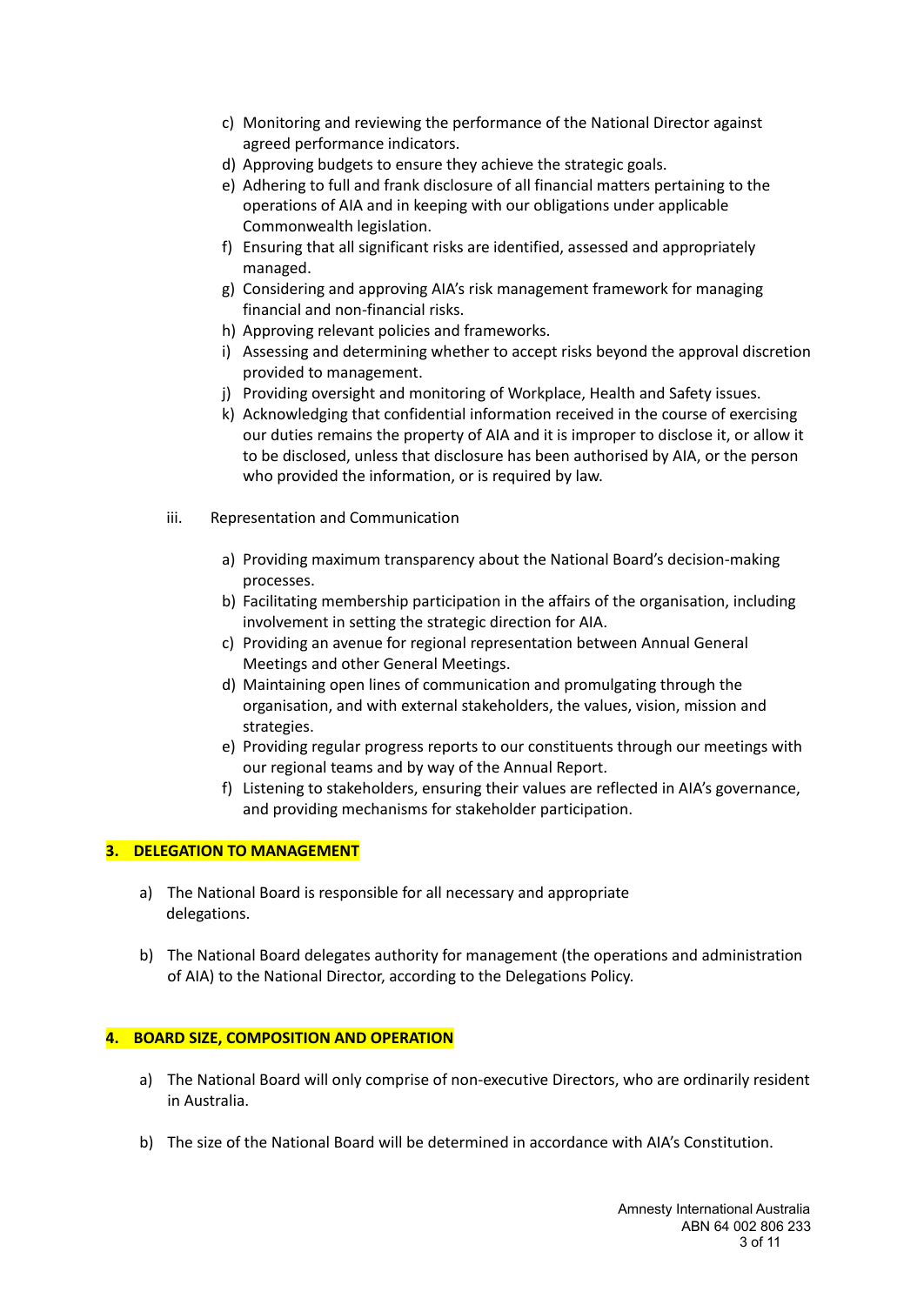- c) The National Board will ensure appropriate induction for new Directors and arrange for existing Directors to participate in development programs as the board deems appropriate.
- d) The Board recognises that individual Directors bring to the decision making process the sum total of a range of factors including their personal background, sex, race, religious belief, family relationships, employment, ethnicity, geographical location and life experience.
- e) Directors support the spirit of board decisions and promote the solidarity of the board once a decision has been made. This diversity enriches the decision-making process and is integral to strengthening democracy throughout AIA.
- f) The National Board aspires to adopt a consensus approach to making decisions and in building board solidarity demonstrates respect for individual conscience and acknowledges the challenges that individual Directors may face in the performance of their functions. In all cases the Directors will seek first to take decisions by consensus.

#### **5. BOARD RECRUITMENT**

- a) The process of recruitment for board members is the responsibility of the Nominations and Assessment Committee (NAC) in conjunction with the company secretary.
- b) The NAC is established by the company's constitution, which also outlines its functions.
- c) The National Board and the NAC maintain and review annually a statement of necessary and desirable knowledge, skills and attributes against which prospective Directors are assessed.
- d) The National Board will ensure exit interviews are conducted for all departing Directors.

#### **6. CHAIRPERSON**

- a) The Chair is elected by the National Board.
- b) The Chair is the public representative of the National Board and provides leadership to AIA and the board.
- c) Key responsibilities of the Chair are:
	- i. to chair AIA National Board meetings, ensuring that all Directors contribute and consensus is reached on decisions where possible
	- ii. develop the National Board agenda in cooperation with the National Director;
	- iii. motivate Directors and lead by example;
	- iv. ensure implementation and review of National Board appraisal, training, and succession-planning processes;
	- v. help guide National Board actions with respect to organisational priorities and governance concerns;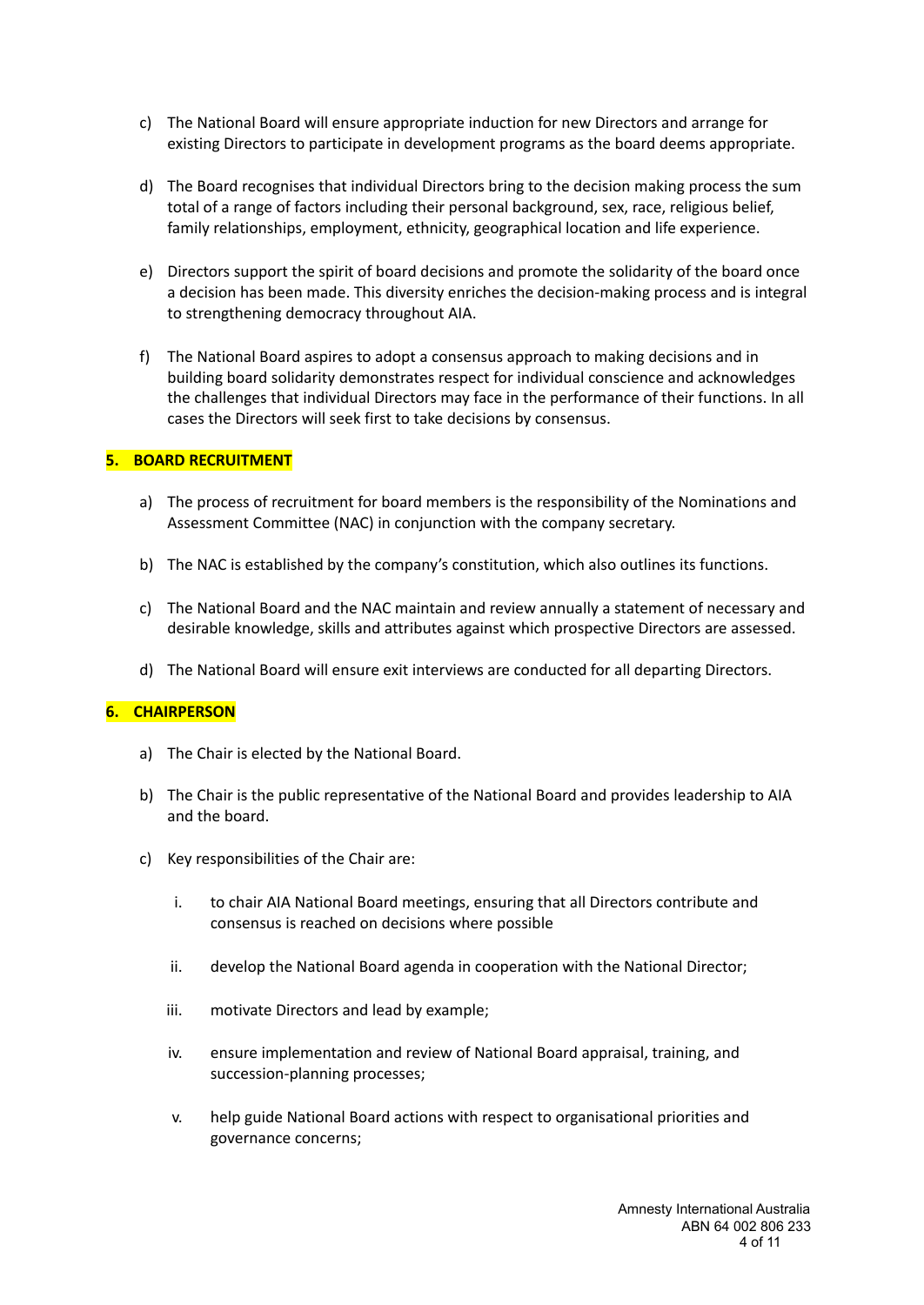- vi. engage with the work of National Board committees as required;
- vii. communicating regularly with the AIA National Director and acting as a link between the National Board and the National Director;
- viii. Chair General Meetings of AIA;
- ix. represent AIA publicly when required;
- x. represent AIA in Amnesty International fora;
- xi. participate in the Chairs' Forum, in consultation with and accounting to the Board;
- xii. lead the Global Assembly Delegation;
- xiii. communicate regularly with AIA membership;
- xiv. undertake performance management of the National Director, including: conducting annual performance reviews and approving leave;
- xv. approving the appointment of an Acting National Director as required; and
- xvi. oversee negotiations for the National Director's employment.

# **7. EXPECTATIONS OF DIRECTORS**

- a) Directors are expected to observe the highest standards of ethical behaviour, including those outlined in Appendix 1.
- b) Directors provide leadership to AIA and are collectively accountable to the AIA membership, including communication of the work of the Board.
- c) Key responsibilities of Directors are:
	- i. discharge the legal duties of a Director, including acting in the best interests of the company and ensuring that other specific obligations (such as in relation to Workplace Health and Safety) are met;
	- ii. prepare for and attend Board meetings;
	- iii. determine AIA's mission and vision;
	- iv. contribute to the shaping of AIA's vision and strategic plan;
	- v. contribute to the formulation, monitoring, reviewing and improving of all policies, which provide guidance to members, volunteers and staff, and govern National Board business and behaviour;
	- vi. contribute to and approve Strategic and Operational Plans, annual budgets and financial statements;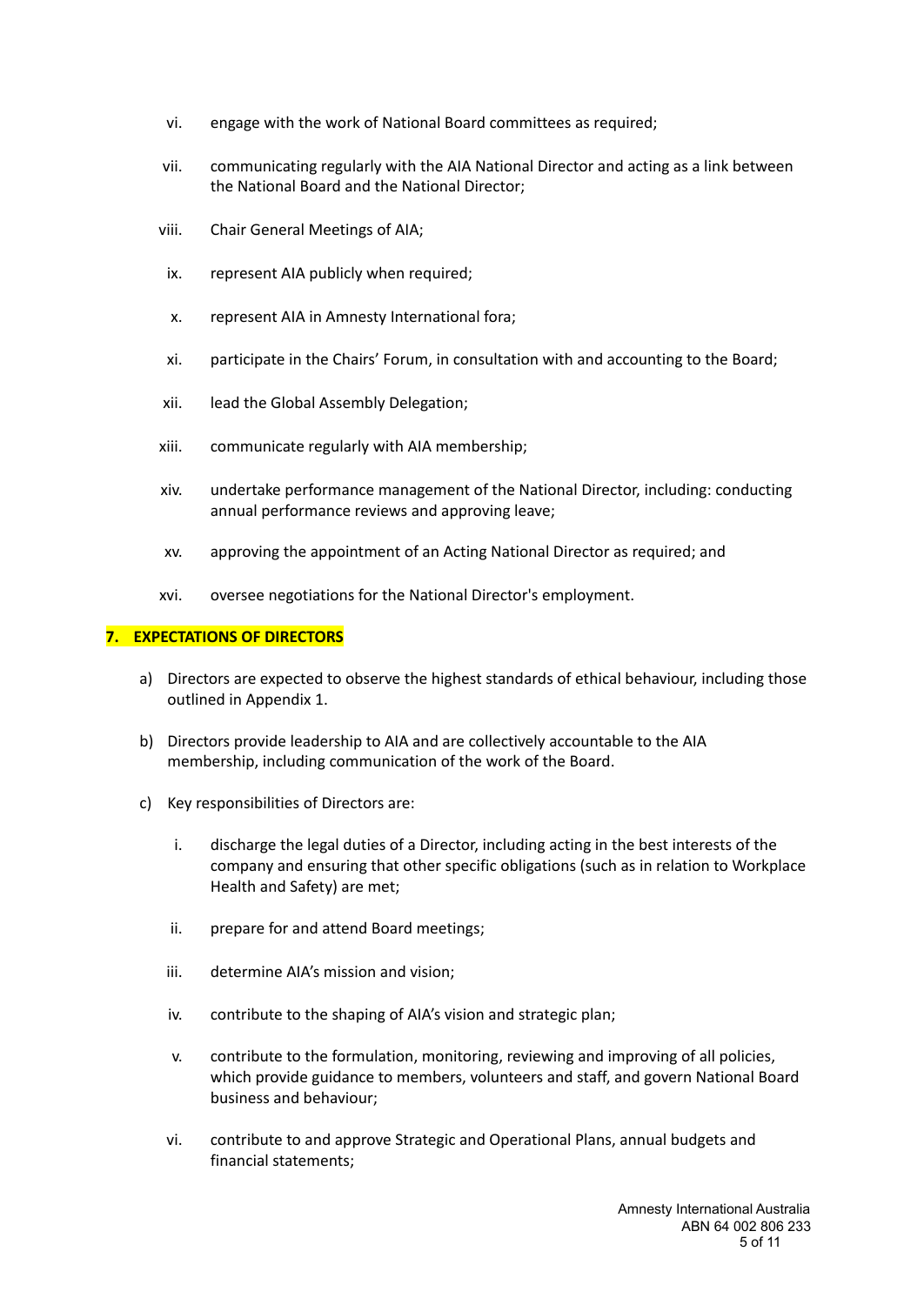- vii. appoint Directors to, and serve on, a variety of National Board committees;
- viii. select and support the National Director;
- ix. understand and respect the relationship between the National Board and staff, including decision-making responsibilities, and governance and operational roles and delegations;
- x. oversee AIA as a fair and reasonable employer;
- xi. ensure AIA has the resources necessary to achieving its mission and vision;
- xii. ensure that AIA has appropriate reserves and investment policies in place;
- xiii. provide effective fiscal oversight and ensures sound risk management practices;
- xiv. contribute to effective National Board recruitment and succession planning;
- xv. enhance AIA's public image;
- xvi. actively participate in Board evaluations as well as in National Board training and development;
- xvii. report back to and consult with members and other stakeholders on AIA progress as required;
- xviii. contribute to the efficient conduct of National Board business, including building collegial relationships with other Directors to facilitate consensus decision making;
- xix. support the work of the international movement;
- xx. reporting outcomes of National Board meetings to the Activist Leadership Committees and National Board Committees; and
- xxi. uphold the National Board Charter.

# **8. BOARD MEETINGS**

- a) Directors are expected to attend all National Board meetings, as far as practical, and are encouraged to prepare for and participate actively at all meetings and ensure their views are heard. They are required to bring independent judgement to bear in decision-making.
- b) Directors will seek to obtain any additional information they feel will assist them to fully participate in the board decision-making process through the Chair and National Director.
- c) Where approvals are granted outside a meeting of the National Board, the decision is to be recorded at the next meeting of the Board.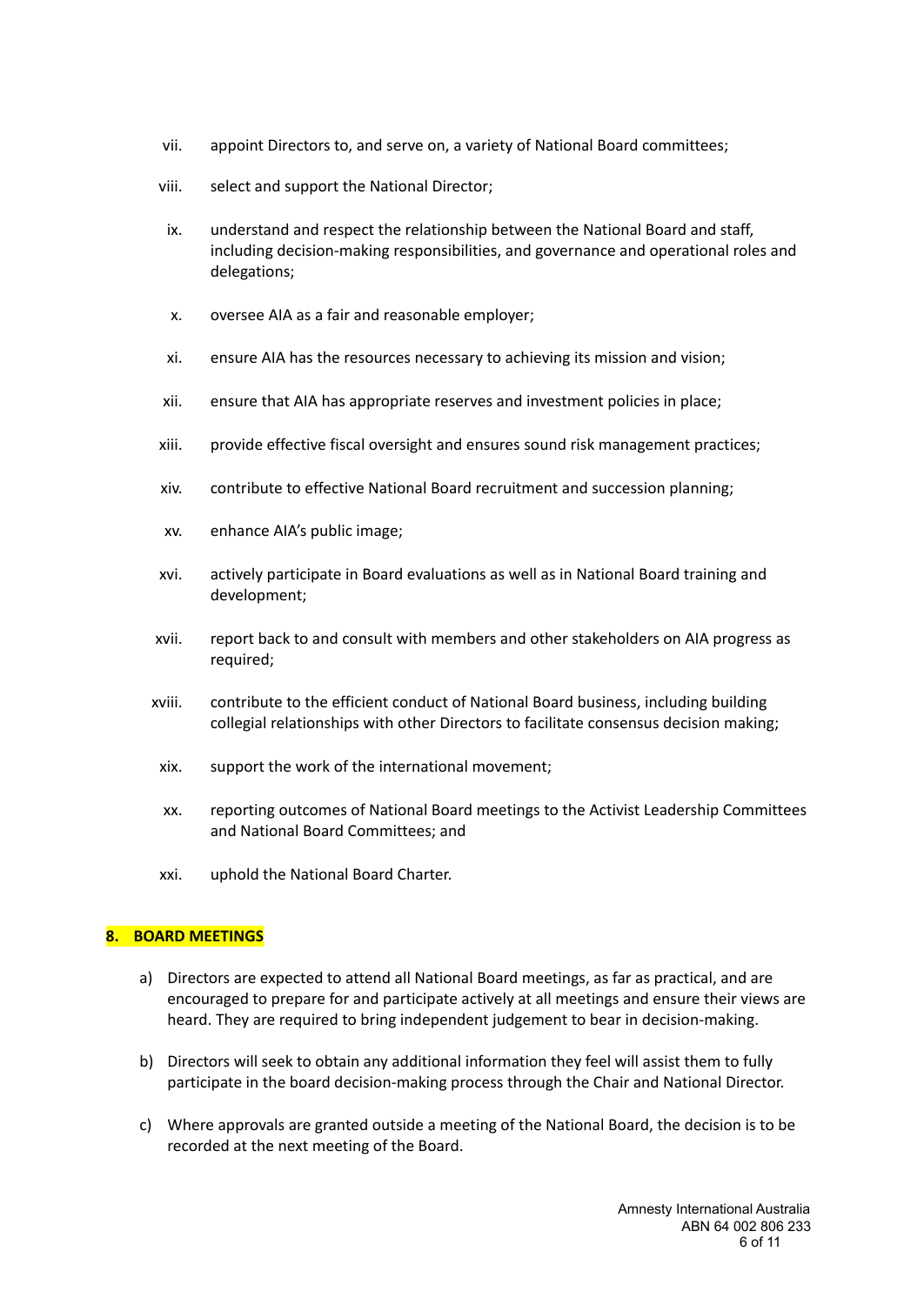- d) Committees of the National Board are established as required to ensure obligations and functions are effectively discharged. As a matter of practice the National Board has not delegated major decisions to committees.
- e) If a Director is unable to attend a National Board or committee meeting they may seek leave of absence.
- f) Leaves of absences should be granted in accordance with the procedure set out in Appendix 2 and on the facts and circumstances of each case. The National Board must take into account the factors in Appendix 2. If such leave is granted, the Director must be shown in the minutes of the relevant meeting as having leave of absence
- g) Where the Director has sought leave of absence due to other Amnesty International business, the Director must be shown as absent from the meeting due to 'leave of absence' in the minutes of the meeting and for the purposes of the Annual Report the meeting is not counted as a meeting at which the Director could have been present.

# **9. CONFLICTS OF INTEREST**

- a) Directors must avoid any action, position or interest that conflicts with an interest of AIA, or gives the appearance of a conflict.
- b) A Director that has a material personal interest in a matter that relates to the affairs of AIA must give the other Directors notice of such interest.
- c) The Company Secretary will maintain a register of interest by Directors and report them to the National Board as necessary.
- d) Membership of the Board is incompatible with elected or appointed top-level positions in the administrative, policy making, legislative, defence and law enforcement system of a country. It is also incompatible with other elected or appointed positions which play a determinant role in foreign policy or domestic law enforcement decisions of a country. Membership of the Board is similarly incompatible with senior positions in political parties. An Amnesty International Australia member should not seek or accept membership of the National Board while holding any of the above-mentioned positions.

If a Director stands for election or accepts appointment to one of the positions listed above, they are obliged to resign from the National Board. Candidates seeking election to the National Board should ensure that their written nomination discloses any public or semi-public positions they hold or roles they play, or have held or played in relation to the above.

In any situation of uncertainty as to whether or not a given position should be treated as falling within the above rules, the Director in question should refer the matter to the full Board and abide by the opinion of the majority of the other Board members.<sup>1</sup>

<sup>1</sup> Reproduced from *'International Board Working Rules'* ORG 70/1599/2015 section 9.2, page 12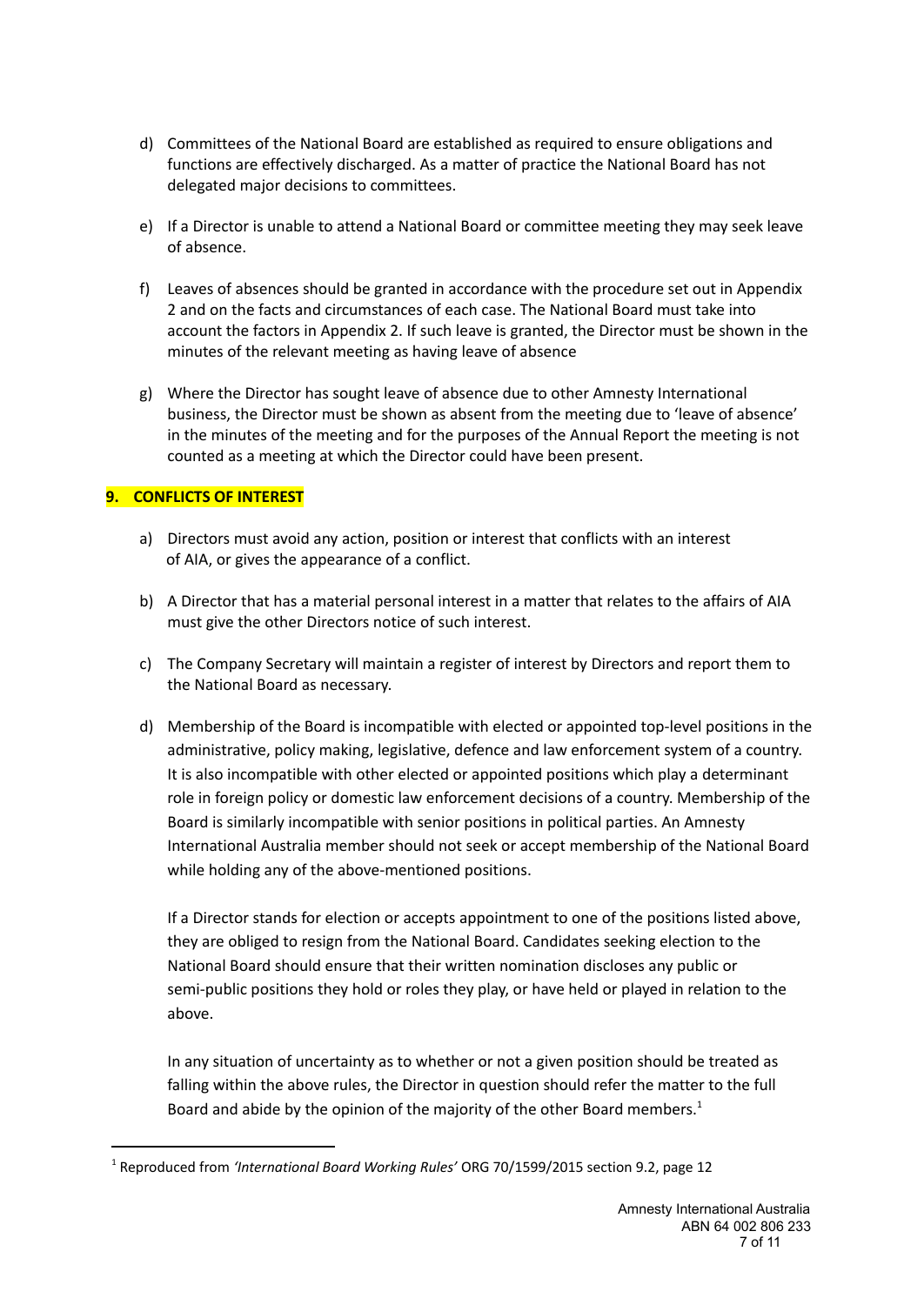# **10. REPORTING**

- a) In accordance with AIA Constitution, the National Board is to as soon as practicable after each of its meetings:
	- i. publish; and
	- ii. provide to each ALC through its Regional President the minutes of the meeting or a report of that meeting.

# **11. BOARD PERFORMANCE**

a) The National Board will undertake performance evaluations of both individual Directors and the National Board as a whole at least every two years.

# **12. REVIEW OF CHARTER**

a) The National Board Charter will be reviewed following every two years or as required.

#### **13. PUBLICATION OF CHARTER**

a) This document is to be available in both hardcopy and on AIA's website.

Adopted by the National Board 21 May 2022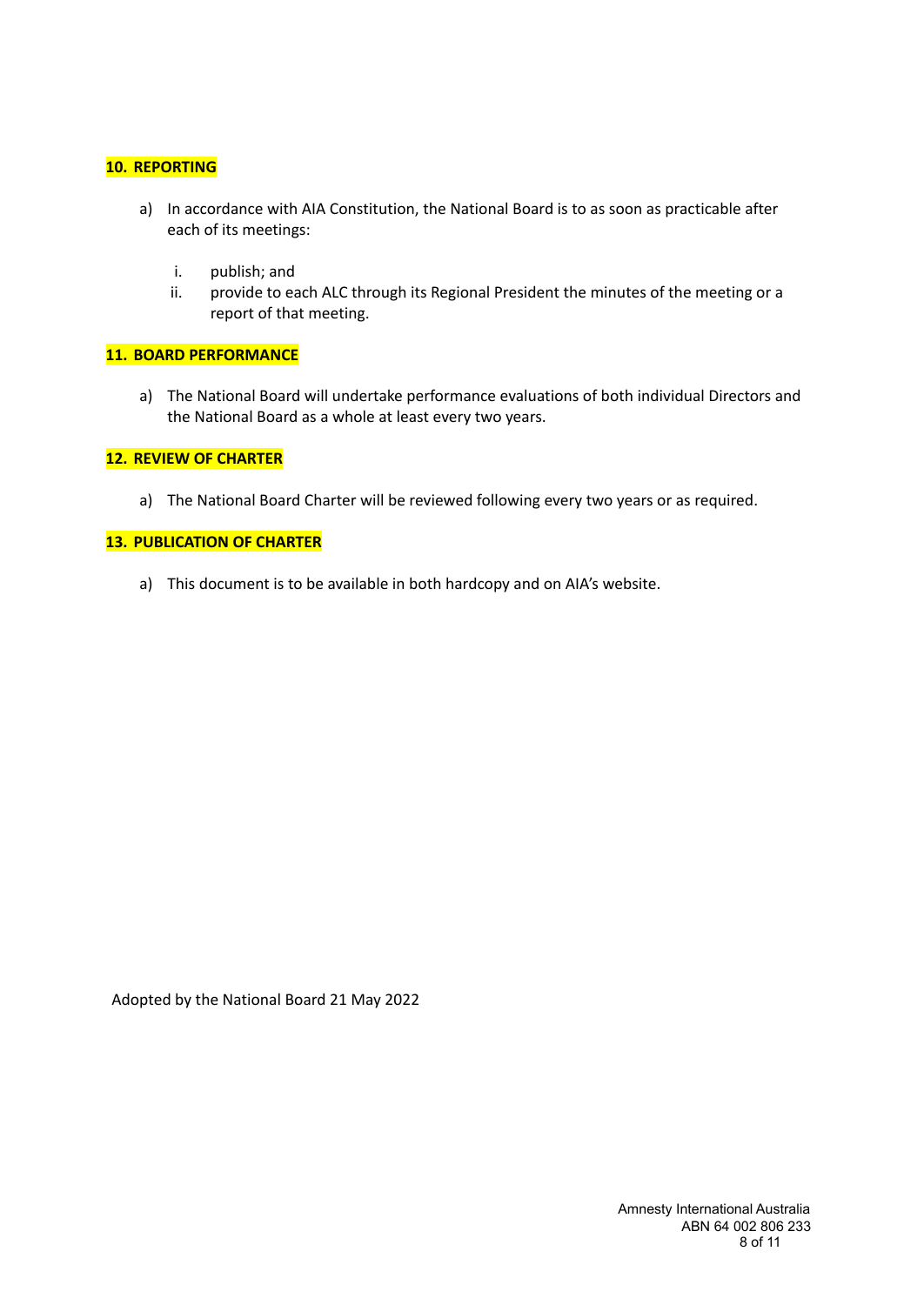# **APPENDIX 1: BOARD BEHAVIOURS**

| <b>WHAT WE WANT TO BE</b>                   |                                | <b>HOW WE WANT TO ACT</b>                                                   |                                                                                                              |
|---------------------------------------------|--------------------------------|-----------------------------------------------------------------------------|--------------------------------------------------------------------------------------------------------------|
| <b>Bold and courageous</b><br>Inspirational | Decisive<br>Creative           | Forward-looking;<br>forward-thinking<br>Showing leadership                  | Taking ownership of<br>decisions                                                                             |
| Values-aligned<br>Focused on human rights   | Collaborative                  | Advocating interests of<br>organisation above other<br>interests            | With candour; honestly                                                                                       |
| Strategic                                   | Tactical                       | Planning ahead<br>Rigorous questioning, focused<br>on human rights outcomes | With consistency $-$<br>honouring past decisions                                                             |
| Respectful                                  | Collegiate                     | Creating safe environment for<br>debate                                     | Rewarding/celebrating<br>achievements                                                                        |
| Consultative<br>Reflective                  | Communicative<br>Responsive    | Open to evaluation and<br>feedback<br>Realistic - able to say no            | Reading non-verbal signs<br>of agreement - less talking<br>to iterate a point                                |
| Diligent<br>Competent                       | Organised<br>Legally compliant | Prioritising<br>Hardworking<br>Paying attention to detail<br>Being informed | Mindful of using time<br>effectively<br>Respecting punctuality<br><b>Building institutional</b><br>knowledge |
| Diverse (skills, experience,<br>age)        |                                | Trying different ways of<br>working                                         | Aware of others' skills                                                                                      |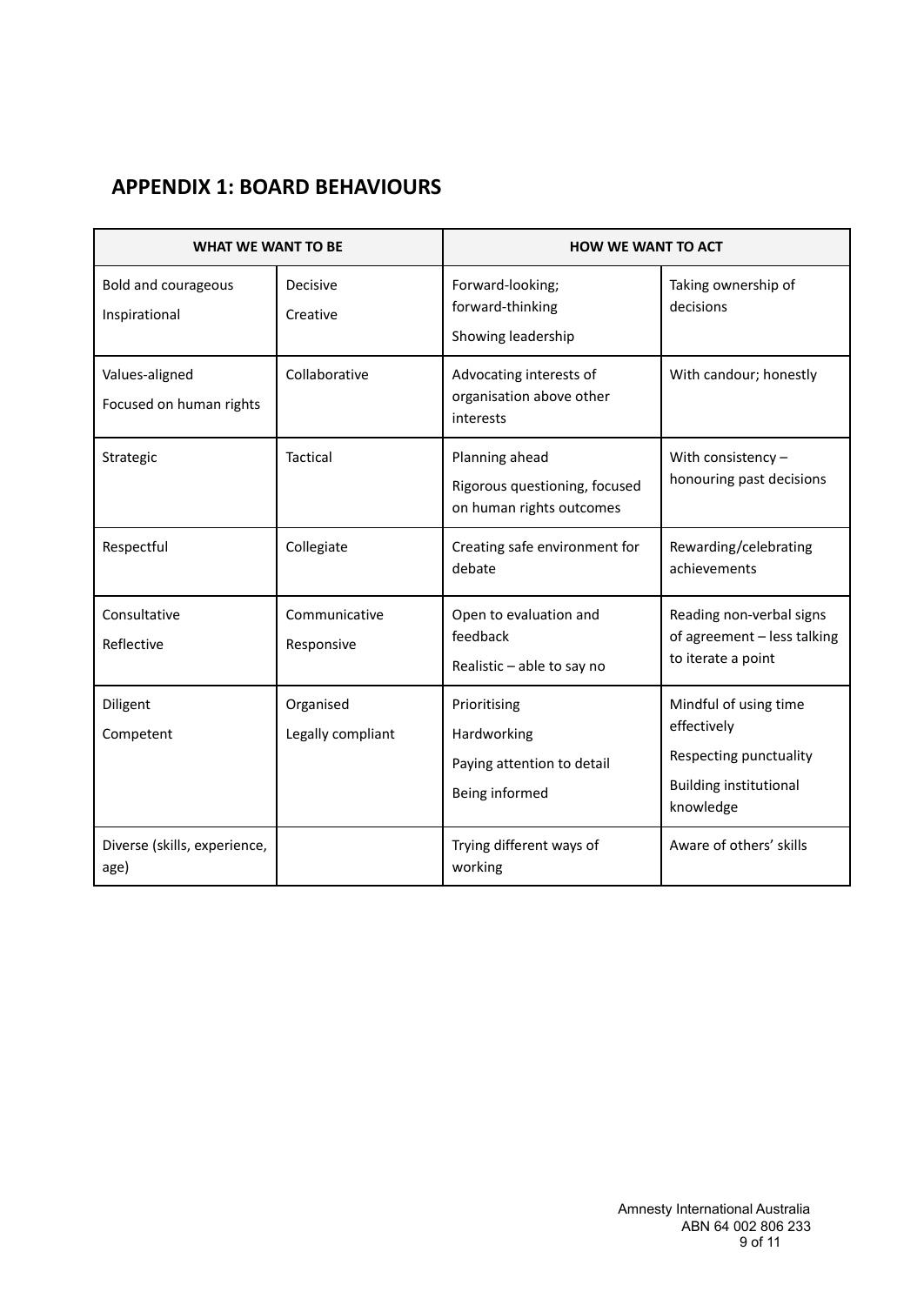# **APPENDIX 2**

# **Factors for the Board to consider when deciding whether to grant a leave of absence**

- 1. Does the Director in question have particular skills or hold a particular position (e.g. Chair)? Will their absence expose the organisation to additional risk? *Note: the Board has the ability to co-opt a Director under the Constitution if it considers that a skills gap exists on the Board*
- 2. Is the organisation at a critical juncture where it might be beneficial to keep the Board membership consistent? E.g. during a major restructure or change of National Director.
- 3. Does the Director in question have valuable historical knowledge?
- 4. At what point of their term is the Director in question? E.g. if there is 3 months until the end of their term, the Board may treat this differently to a situation where the Director is in their first year of office.
- 5. What is the Board's workload likely to be like during the period of leave of absence? Will the absence of the Director have a negative effect of the ability of the Board to carry out its duties?
- 6. Does the Board have knowledge of likely or pending litigation?
- 7. A maximum period of three months is appropriate. If the Board decides to grant a leave of absence longer than 3 months (including cumulatively), if should be satisfied that exceptional circumstances exist.
- 8. Is any Director already on a leave of absence? Not more than one Director should be granted leave of absence at any one time.

# **Procedure**

A leave of absence should be approved by a resolution of the board so it is then formally accepted and recorded in the minutes. A written notice should be given to the Director with their terms and conditions, including what will happen if they are absent for longer than the period granted.

When discussing and disclosing a leave of absence, there should be a balance between protecting the Director's right to privacy and the Directors' rights to be informed about a board's governance processes and the commitment and availability of the appointed Directors.

The Director granted leave should maintain access to Board papers for the duration of their leave of absence. Amnesty can show the Director was afforded the information required to discharge their duties and could resume meetings if they deemed it necessary. Without access to papers it would be difficult to show duty of care and due diligence during that period.

# **Right to privacy**

A Director seeking a leave of absence would usually have an initial discussion with the Chair and come to an agreement about what information should be disclosed to the Board in terms of the